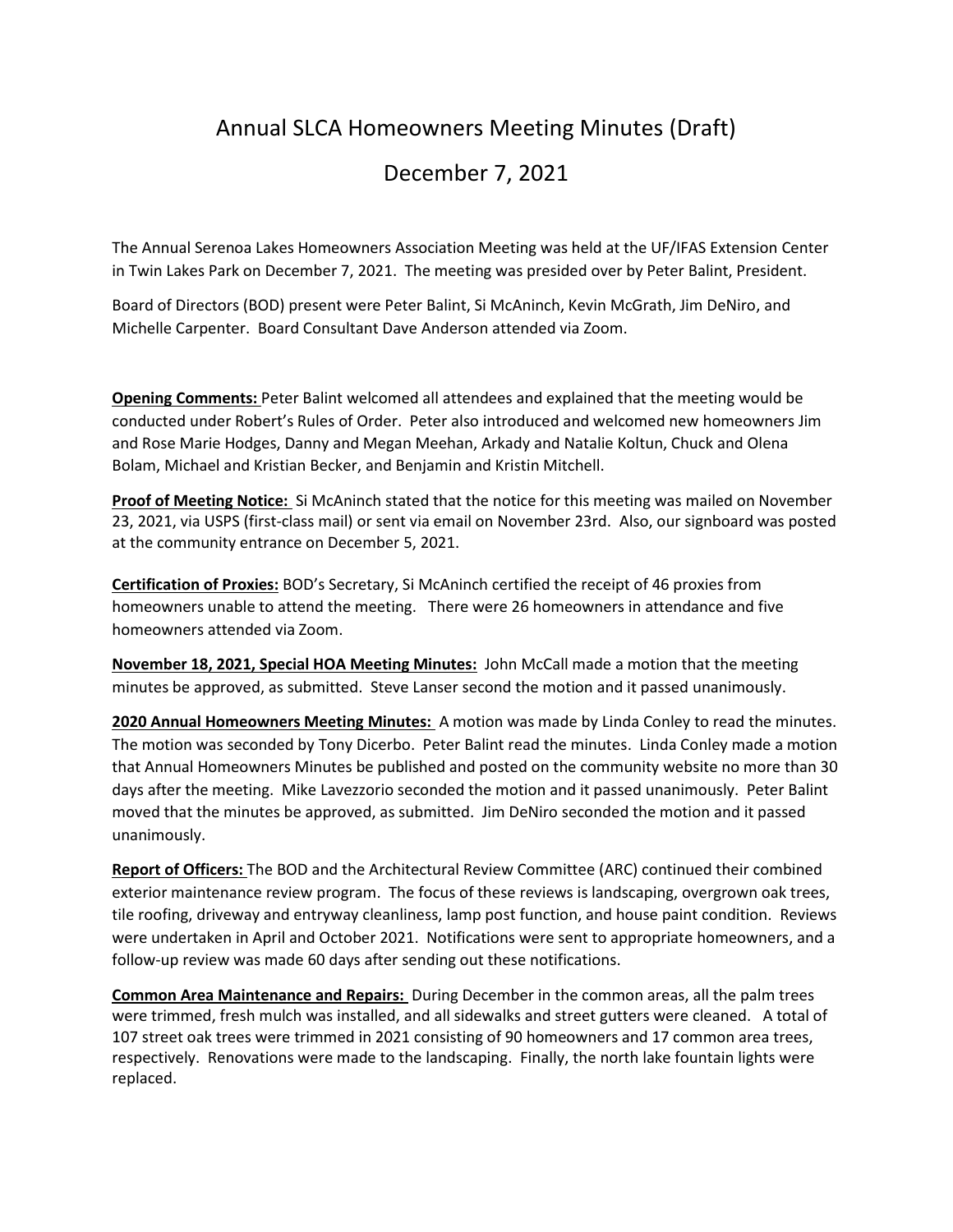## **Report of Committees:**

**ARC:** Marjorie Anderson's report: First, I want to publicly thank all of the members of the committee, Mike Connor, Nanette Goldberg, Larry O'Toole, and Sarah Wang, for all of their hard work and support during the past year. Since the last Annual Homeowners Meeting on December 9, 2020, the ARC received 23 requests, all of which were approved. Finally, as a friendly reminder, please submit your ARC request at least a week before the planned starting date of the project. Our governing documents state that you must have ARC approval before beginning the work. The community website [\(www.serenoalakes.org\)](http://www.serenoalakes.org/) has more information, and you can print out an ARC form for submission.

**Landscape Committee:** Eileen McGrath reported that major changes to the entrance area landscaping were made in 2021. We removed and replaced plants, flowers, and shrubs in front of the walls and the center island outside the gate. The goal was to reduce the clutter and overgrown plants to create a clean, crisp look. We refreshed and trimmed many shrubs and trees at the four corners Areca/Paurotis intersection. Finally, we added seasonal plantings and flowers in the entrance area and the four corners. Next year, we plan to add plants and flowers in the entrance area where volume is needed.

**Social Committee:** Carolyn Mack reported on several events. There was a Happy Hour at Gecko's in July. Several children's events included the end of summer party, a back to school ice cream social, and Halloween and Christmas parties. The SLCA Holiday party is scheduled for December 19<sup>th</sup>. Finally, \$2,525 was raised through the generosity of homeowners for the All Faith's Food Bank. The money was delivered on the Annual Day of Giving so our total was matched, bringing our contribution to \$5,050.

**Gate Committee:** Peter Balint reported that the ongoing preventative maintenance program has resulted in keeping our gates in good working order. However, due to a lightning strike, the main callbox board had to be replaced. Also, we plan to replace the callbox speaker and microphone before the end of the year.

**Marketing Committee:** Kevin McGrath reported on the new entrance signage that was discussed at last year's meeting. A Dryvit coating was applied to the existing walls to reduce cost and improve appearance. Back-lit lighting was installed on both signs. All column caps were repaired and reinforced as well as painted. As reported by the Landscape Committee, new plants were installed. New landscape lighting was installed for the new walls, the entrance area landscape beds, and the center island. Also, new street and stop signs were installed. The plan going forward is to add an aerial video of our community to the website and to create a webpage for realtors. Finally, we want to create and place a feature article about our community in the local papers to include The Observer and the Sarasota Herald-Tribune.

**Community Lakes Project - Special Assessment:** As detailed at two Special HOA meetings held on September 29, 2021, and November 18, 2021, there are emergent issues with our retention ponds (lakes). The goal of the lakes project is twofold:

**1.** To stop erosion, regain drainage capacity and shorelines of ponds and lakes where possible while keeping them consistent and natural in appearance.

**2.** Augment the water levels of the ponds and lakes with new external sources such as reclaimed water that will keep our lake levels at a more acceptable level throughout the year.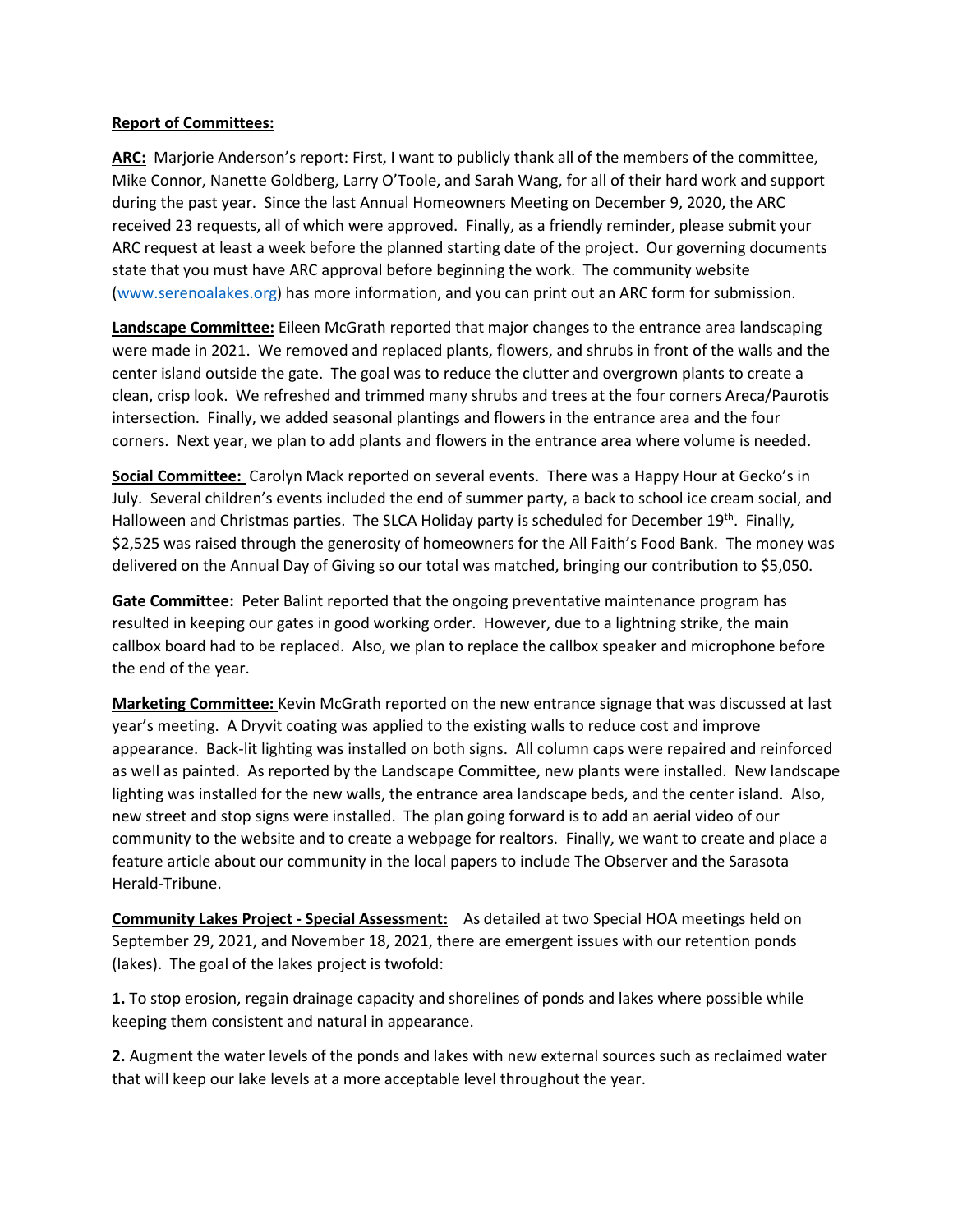The initial notification to the Board about lake shoreline erosion was brought up by a homeowner at the 2020 Annual HOA meeting. The Board agreed to investigate this matter and determine what actions are needed to address the issue. A chronology of events related to fixing our lakes was presented. Next, there was Mark Culp's presentation on lakes shoreline erosion from 1998 to the present, followed by Shawn Lein's presentation on using a reclaimed water system in conjunction with one new well to augment the water levels in all our retention ponds (lakes). Shawn stated that he would oversee this aspect of the project and do the design work at no cost to the community. The projected total cost for the entire project is \$750,720 or \$8,160 per lot. The project will include geotubes installation on all identified shorelines, installation of drains on swales between homeowners' properties, installation of a reclaimed water system, and drilling one new well to augment water for a small retention pond west of Roebelenii Ct. We plan to complete this project in CY 2022.

Following these presentations, Peter Balint asked for a motion from the floor on the following statement**:** 

**In the event the Lakes Project can be completed for less than the assessed amount the Board of Directors is authorized to decrease the total amount of the special assessment to reflect the cost savings and reduce the amount of the fourth installment payment due from each lot owner. Further, in the event there are any monies left over after the completion of the Lakes Project, the balance of the special assessment monies shall be refunded pro-rata to each lot owner by issuing a credit towards future regular or special assessments.** 

John McCall made a motion to accept the statement as written, and the motion was seconded by Steve Lanser, and it passed by a vote of 70 for and 2 against.

Next, Peter Balint asked for a motion from the floor on the following statement**:** 

**Approve the levy of a special assessment in the total amount of \$750,720.00 (\$8,160.00 per lot) to fund the restoration of the shorelines of our retention ponds (lakes) using geotubes and augmenting the levels of our retention ponds using a reclaimed water system? The special assessment shall be payable in four installments in equal amounts of \$2,040.00 each with the first payment due on or before January 31, 2022, the second due on or before April 30, 2022, the third due on or before July 31, 2022, and the fourth and final due on or before October 31, 2022.** 

John McCall made a motion to accept the statement as written, and the motion was seconded by Steve Lanser, and it passed by a vote of 53 for and 19 against.

After passing the two motions above, Linda Conley made the following motion: **Postpone the vote for 90 days from today for the special assessment until resolution of the engineering study is completed on the impact of Grand Palm's construction work had on our lakes.** The motion was seconded by Mike Lavezzorio. The motion **failed** by a vote of 13 for and 59 against.

**Budget Report:** The budget philosophy is to adequately project and cover anticipated expenses avoiding the need for special assessments. The budget is based on 2021 actual expenditures and 2022 vendor contracts. The proposed budget for 2022 is \$131,212.00 or \$1,426.00 per lot. This is a \$28 increase over last year's budget. The breakdown of budget expenses is: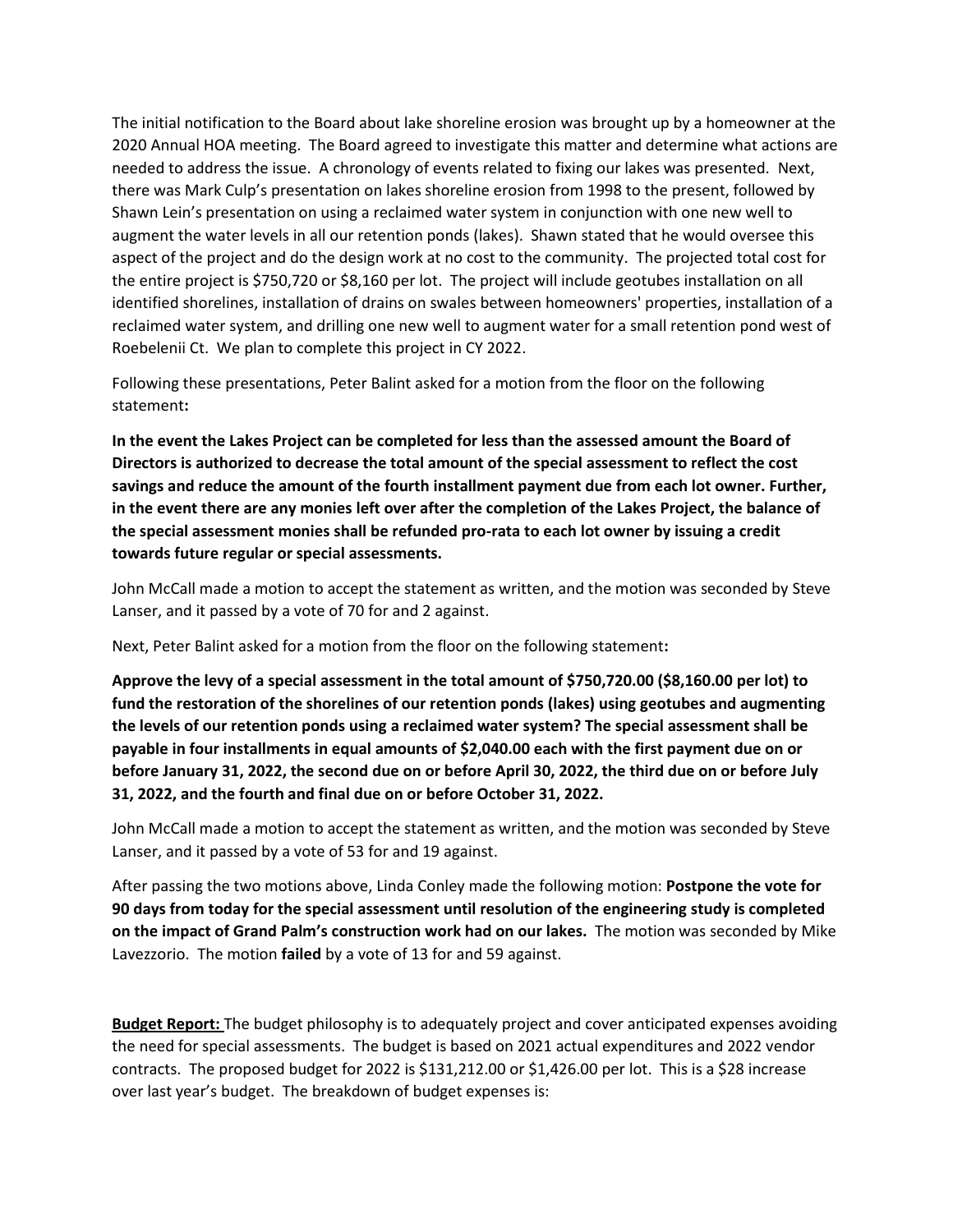- 53% is for common area maintenance.
- 8% is for entryway expenses
- 8% is for professional expenses
- 9% is for social expenses, wild hog control, and contingencies
- 21% is for our three reserve funds

There are budget decreases in lake and fountain maintenance/repairs, irrigation system maintenance/repairs, and upkeep on foreclosed properties. Budget increases were for common area maintenance, professional services, and SWFWMD inspection. There is a projected excess of \$952.00 in the 2021 budget that will be moved to the Reserve funds. Don Murphy made a motion to pass the budget as presented. Kevin McGrath seconded the motion and it passed unanimously.

## **Thank you to our Volunteers:**

- Board of Directors: Peter Balint, President, Kevin McGrath, Vice president, Jim DeNiro, Vice president, Michelle Carpenter, Treasurer, Si McAninch, Secretary, and Dave Anderson, Board Consultant (non-voting).
- ARC Members: Marjorie Anderson, Chair, Mike Connor, Nanette Goldberg, Larry O'Toole, and Sarah Wang.
- Landscape Committee: Eileen McGrath, Chair, Nancy Hayes, Michelle Dicerbo, and Susan Lanser.
- Social Committee: Carolyn Mack, Chair, and Brooke Eisenacher (Children's Events). There are two openings on this committee, so if you are interested, contact Carolyn!
- Marketing Committee: Kevin McGrath (Acting Chair), Rene' North, Karie Backman, Melissa Tomasso, Tony Dicerbo, Peter Abbott, and Peter Balint (Advisor).
- Additional thanks to Mike Backman gate programming and fishing, Peter Balint gate maintenance, Joe McCarthy – gate programming, Donald McEvoy – flags and fishing, Kevin McGrath – landscape lights, Del Mack – gate maintenance and irrigation system, Rene' North – website, Dave Anderson – website, and directory preparation, Scotty Gresham – fishing, Steve Lanser – fishing, gate maintenance, and irrigation system, Jim DeNiro – lakes and crosswalks, Shawn Leins – engineering issues, Karie Backman – printing SLCA Directory and Linda Garvin – Welcome Wagon and directory delivery.
- A Special Thanks to those who helped with holiday decorations: Peter and Marcy Abbott, Jim and Rose Marie Hodges, Tim Leech, Del and Carolyn Mack, Shannon McAninch, and John and Antje Munroe.

**Inspectors for Election of BOD**: Peter Balint appointed Pete Abbott and Steve Schou as inspectors.

**Election of Directors:** Nominees for two-year terms are:

- Stanley Dean
- Jim DeNiro
- Steve Lanser
- Don McEvoy,